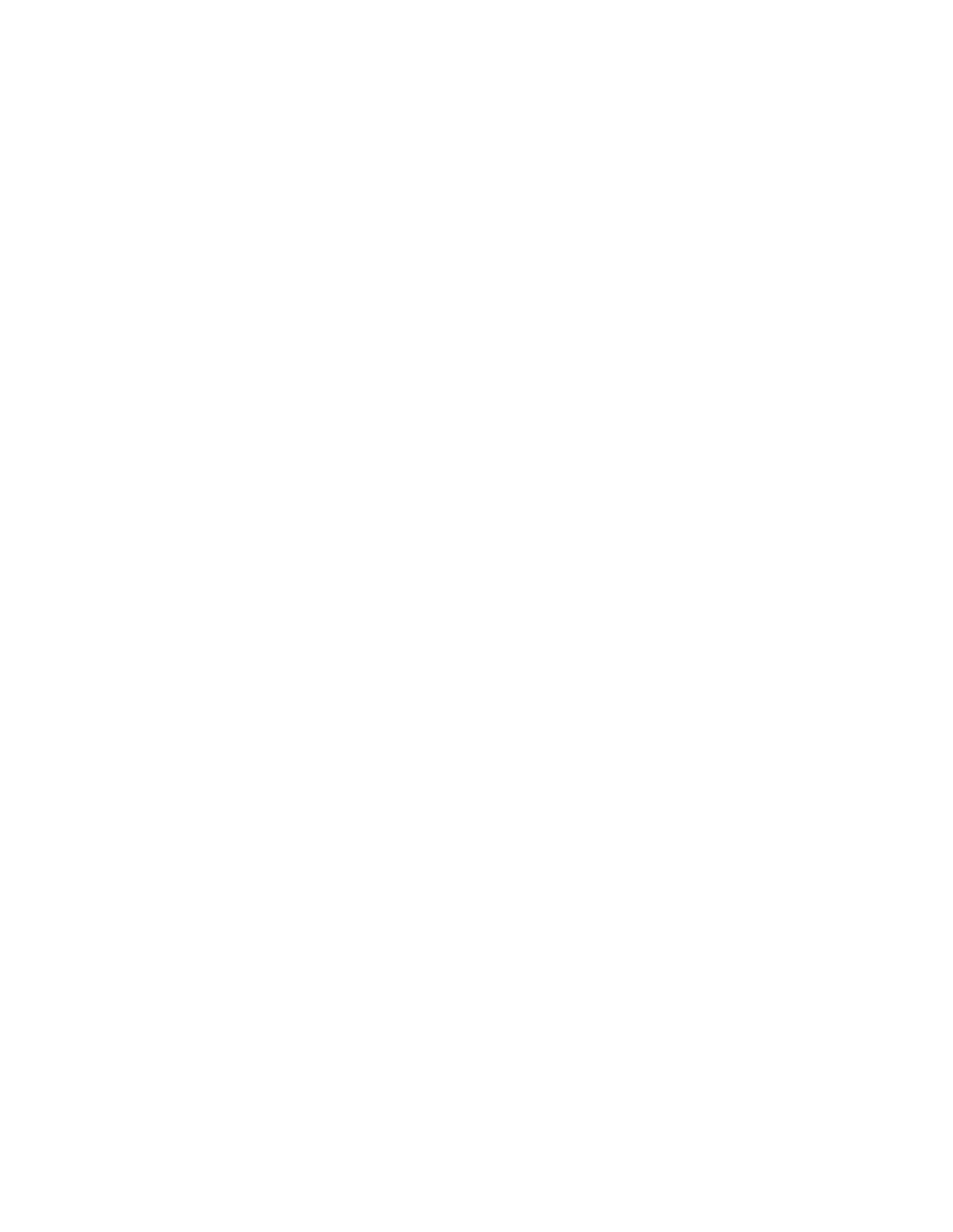## **Statement by Christine Lagarde, President of the ECB, at the forty-fifth meeting of the International Monetary and Financial Committee**

## **IMF Spring Meetings, 21 April 2022**

The Russian invasion of Ukraine is a watershed moment for Europe. It violates the fundamental principles of international peace and security and undermines the international economic order. The ECB's Governing Council expresses its full support for the people of Ukraine. The war will have a material impact on economic activity and inflation, not only in Europe but also globally.

Since our previous meeting in October 2021 global economic activity has continued to recover. The progress of vaccination campaigns and supportive economic policies have underpinned a solid global recovery in economic activity and trade, although this rebound has also led to disruptions in global production networks. However, the war in Ukraine is casting a shadow over the recovery while fuelling inflationary pressures. And the recent increases in coronavirus (COVID-19) infections in some parts of the world compound the risks of further disruptions to global supply chains. In this environment, the main objective of policymakers is to carefully calibrate fiscal, monetary and structural policies to the prevailing economic and financial challenges, in line with their mandates. Clear communication by major central banks on their monetary policy and the economic outlook remains important.

## **Euro area developments and outlook**

Euro area output had returned to its pre-pandemic level by the end of 2021. But the growth momentum weakened in the final quarter of last year amid a new pandemic wave driven by the Omicron variant, the increase in energy prices and supply bottlenecks. These factors, along with the Russian invasion of Ukraine, also constrained economic growth in the first quarter of 2022. The war has led to rising uncertainty, further increases in energy costs and heightened concerns about supply bottlenecks, posing clear downside risks to economic activity. Despite this, the medium-term growth prospects should continue to benefit from solid underlying conditions – the economy is reopening, the labour market continues to improve, the high levels of savings accumulated during the pandemic can be used to partly cushion the energy price shock, and ample policy support remains in place.

Inflation has increased markedly since the middle of 2021, reaching 7.5% in March according to the flash estimate. This increase is largely driven by energy prices, which have been strongly affected by the war in Ukraine. Food prices also increased due to elevated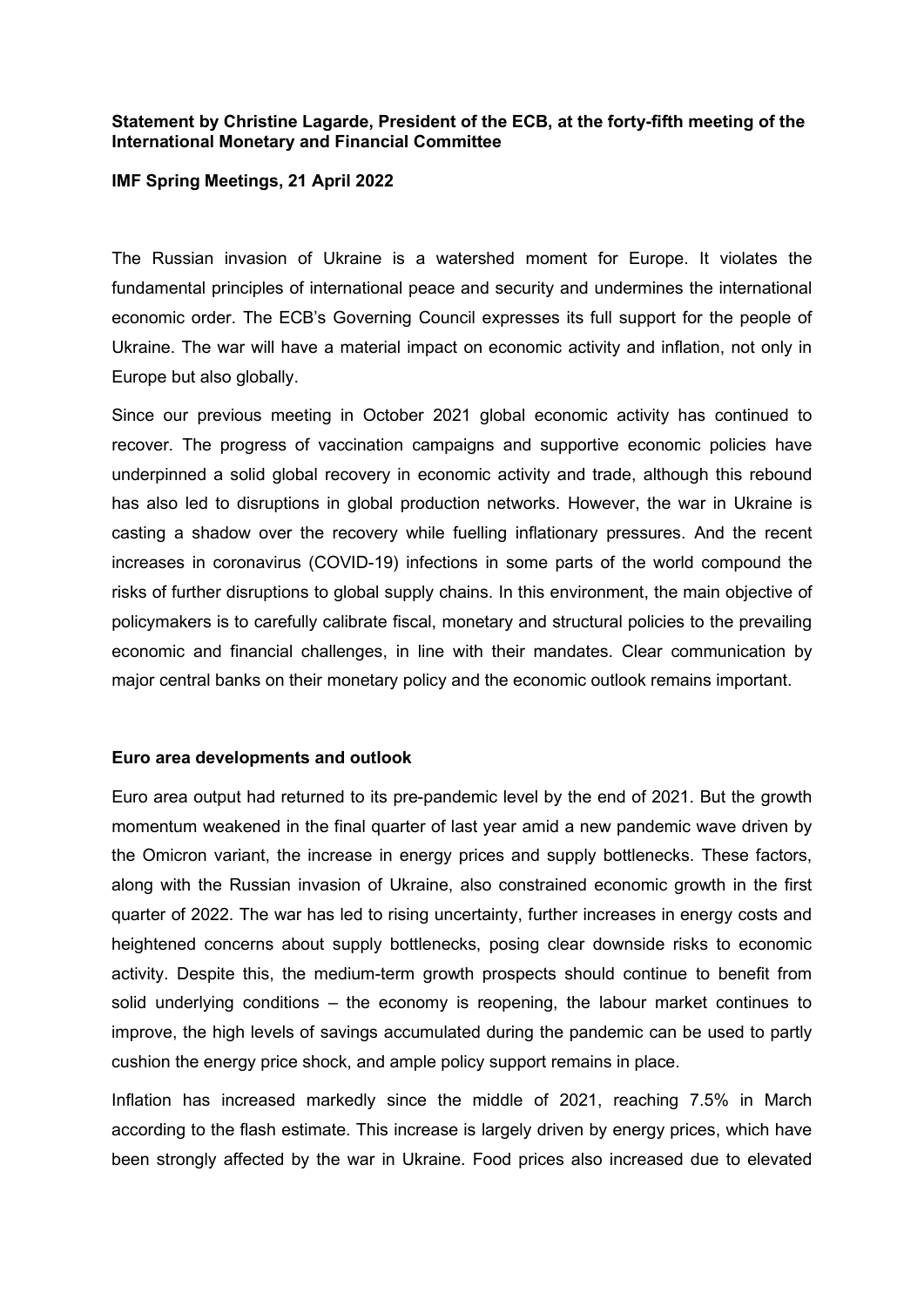transport and production costs, notably the higher price of fertilisers which was also impacted by the war. Further upward pressure arises from supply bottlenecks and the recovery in demand as the economy reopens. The impact of these factors should fade over time, but in the short run inflationary risks are tilted to the upside. Inflation will be higher if the prices of energy and other commodities increase further and new supply bottlenecks arise. Over the medium-term, risks to the inflation outlook could arise if wages rise by more than anticipated, longer-term inflation expectations move above target or supply conditions durably worsen. At the same time, weaker demand could reduce pressure on prices. So far, however, wage growth has remained muted – despite a strong labour market – and inflation expectations in the euro area stand around our target, although initial signs of above-target revisions in those measures warrant close monitoring. We continue to carefully monitor risks to the inflation outlook.

## **Monetary policy**

At its April meeting, the Governing Council judged that the incoming data since its last meeting reinforce its expectation that net asset purchases under its asset purchase programme (APP) should be concluded in the third quarter.

Looking ahead, our monetary policy will depend on the incoming data and our evolving assessment of the outlook. In the current conditions of high uncertainty, we will maintain optionality, gradualism and flexibility in the conduct of monetary policy. We will take whatever action is needed to fulfil the ECB's mandate to pursue price stability and to contribute to safeguarding financial stability.

The war in Ukraine is also creating risks of regional spillovers that could adversely affect euro area financial markets. Against this backdrop, the Governing Council decided to extend the Eurosystem repo facility for central banks (EUREP) until 15 January 2023. EUREP will continue to complement the regular euro liquidity-providing arrangements for non-euro area central banks. Together, these form a set of backstop facilities to address possible euro liquidity needs in the event of market dysfunctions outside the euro area that could adversely affect the smooth transmission of the ECB's monetary policy.

## **Fiscal policy**

Fiscal measures, including at EU level, will help shield the euro area from the impact of the Russian invasion of Ukraine. Targeting fiscal measures at the most vulnerable citizens and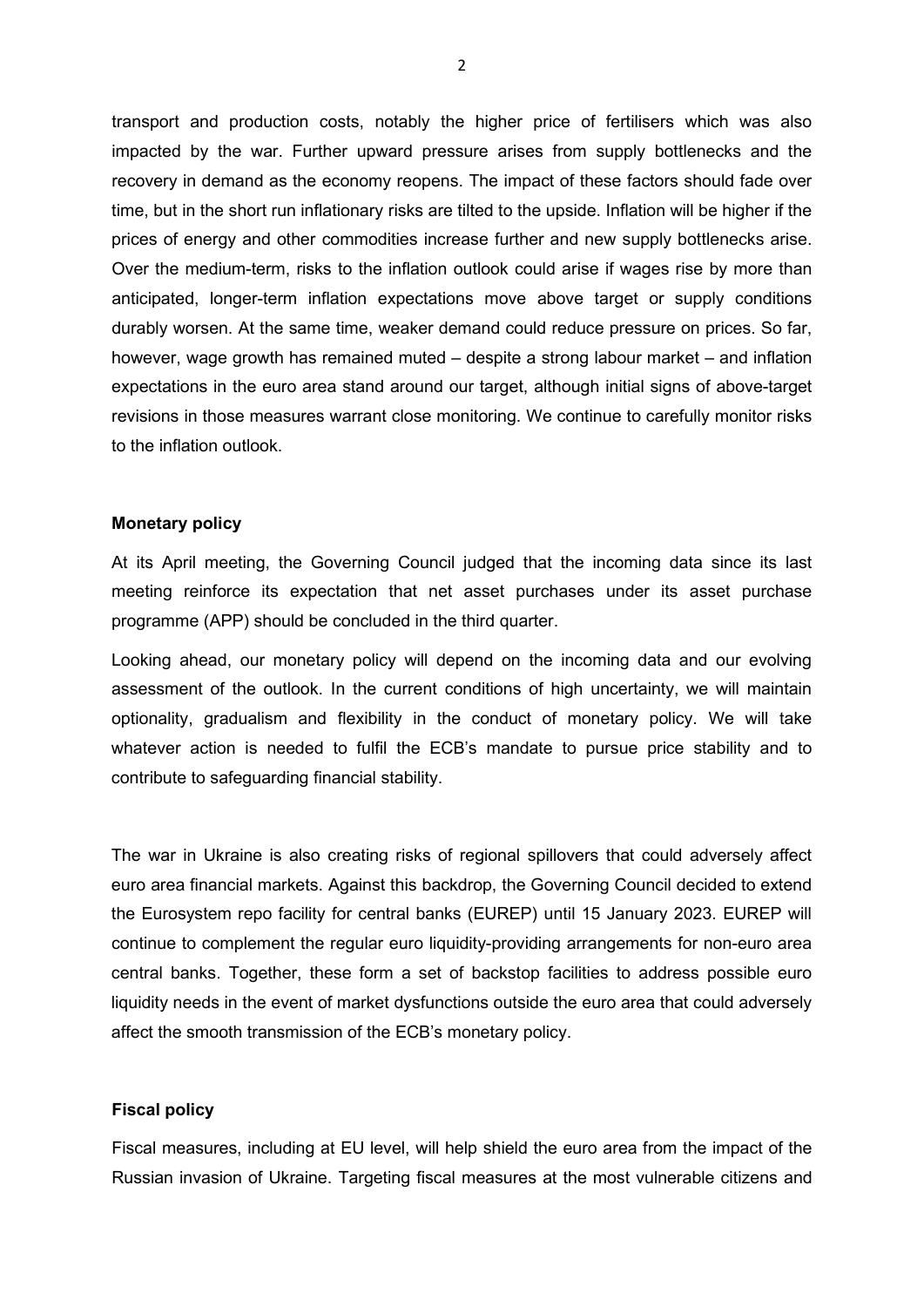firms will help preserve the fiscal policy agility that is needed to respond to the evolving economic situation while containing the impact on government budgets and debt. The effective and timely implementation of the investment and reform plans under the Next Generation EU programme should help modernise our economies, enhance long-term growth and economic resilience, and support the green and digital transitions.

#### **Euro area financial stability and banking sector developments**

Financial stress has so far been limited, as the euro area financial sector's direct exposure to Russia and Ukraine is low. However, the war presents a number of challenges. Financial markets remain vulnerable to further repricing, as they are assessing the impact of the war and adjusting to changes in the global policy environment. Moreover, elevated commodity price volatility may result in hedging activity being scaled down and leave market participants more exposed to market risk. Beyond the immediate effects of the war, financial stability concerns centre around the economic and inflationary impacts through higher commodity and energy prices, disruptions to international commerce and weaker confidence. These concerns may trigger an unravelling of cyclical vulnerabilities that had built up in nonfinancial sectors prior to the invasion, including pockets of high corporate indebtedness and elevated residential property price valuations in some countries. While high uncertainty merits caution regarding any immediate macroprudential policy action, higher macroprudential capital buffers seem warranted to address cyclical vulnerabilities in some euro area countries. Authorities should stand ready to act, unless the macro-financial outlook deteriorates substantially.

The euro area banking sector has strong liquidity and capital positions, but it is also facing new headwinds from the war. The sector benefits from a solid capital position, robust asset quality and high liquidity buffers. Bank profitability has recovered from the impact of the COVID-19 pandemic, with return on equity reaching the highest level since 2010 last year. However, it continues to face structural challenges such as cost pressures and the need to invest in digital transformation. The banking sector could be indirectly impacted by the war, for example through higher corporate and household credit risks. Banks are expected to reflect the direct and indirect impacts of the war and the revised macroeconomic projections in their capital and financial plans. They also need to improve their operational resilience and preparedness for a potential increase in cyber risks. And the reform agenda needs to be pursued, as better regulatory and institutional frameworks make banks more resilient and better able to support citizens and the wider economy under all possible scenarios.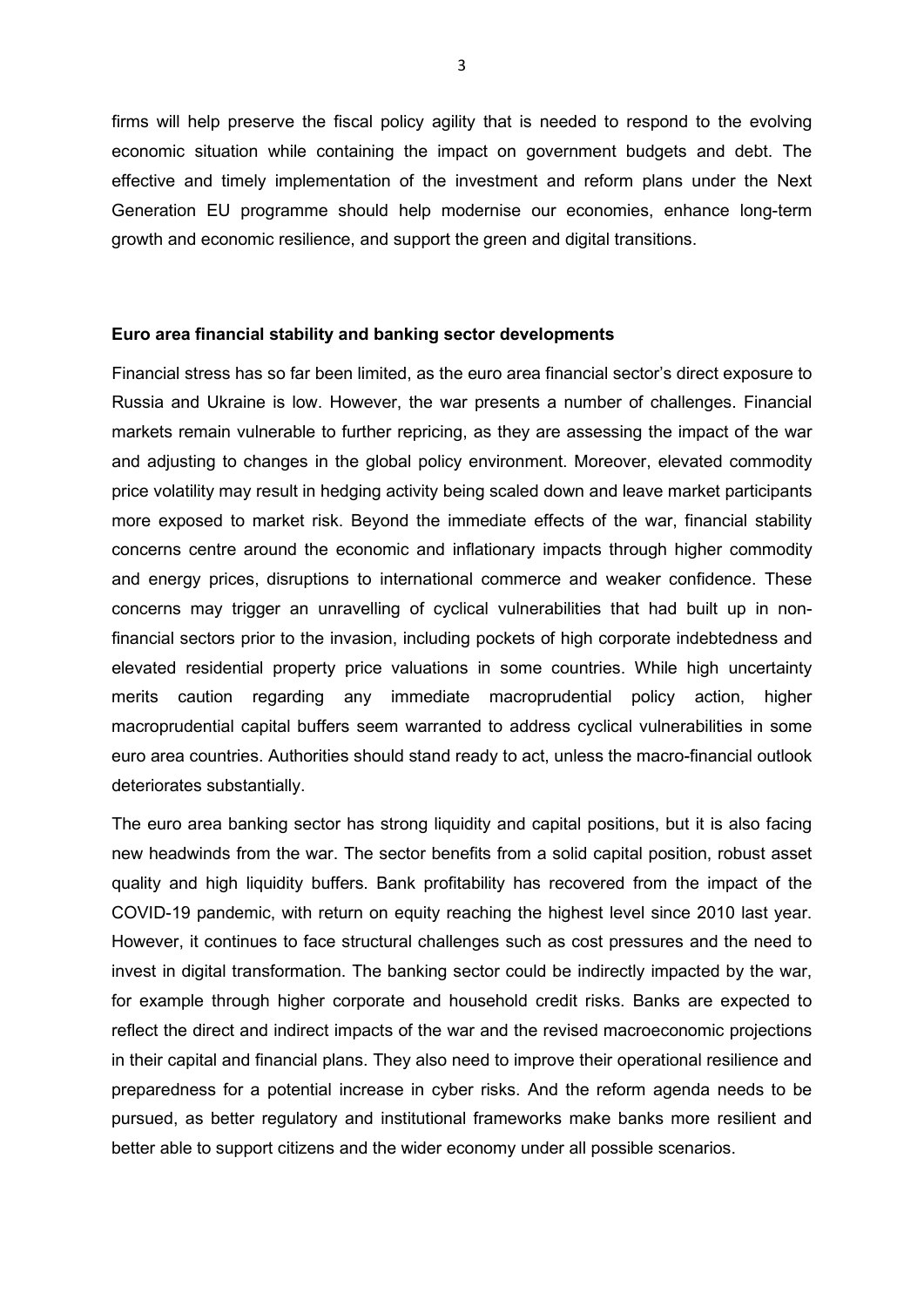## **International crisis response**

Financial support for Ukraine was quickly mobilised from various sources. Yet the war is also affecting other countries through rising commodity prices, disruptions to trade and remittances, an influx of refugees, and shortages of food imports from both Ukraine and Russia. We welcome the fact that the IMF is monitoring developments and stands ready to act to support affected countries. Depending on how the situation evolves, all layers of the global financial safety net may need to be activated to deal with the fallout.

In view of the Russian invasion of Ukraine, there cannot be a "business-as-usual" approach to international cooperation. Still, the international community needs to work together on other issues of global importance, including the ongoing international initiatives to support the most vulnerable countries. We note the good progress being made towards establishing and operationalising the Resilience and Sustainability Trust (RST) at the IMF to support countries undertaking macro-critical reforms to reduce risks to prospective balance of payments stability. For EU national central banks to contribute to the RST, it is essential that claims on the RST have reserve asset status. According to the preliminary stance of the ECB, as agreed by the Governing Council, the arrangements to ensure that claims on the RST have reserve asset status are acceptable overall – subject to a number of conditions. The ECB will continue to work with IMF staff to ensure this status is achieved as the Trust is being made operational.

#### **Bolstering the recovery to transform the global economy**

The recent volatility in energy markets is a stark reminder of the need to speed up the energy transition. The paths to achieving energy and climate security now point firmly in the same direction. As the current environment and the latest report of the Intergovernmental Panel on Climate Change show, these are macro-critical issues. We therefore welcome the further steps taken towards integrating climate change-related issues and transition policies into IMF policies. The ECB will play its part, within its mandate and areas of competence, to contribute to the greening of our economies. We have already taken concrete steps to integrate climate change considerations into our monetary policy framework, financial stability monitoring and banking supervision. In July 2021 we announced an action plan to include climate change considerations in our monetary policy strategy in the areas of disclosure, risk assessment, collateral framework and corporate sector asset purchases – and this action plan is broadly on track. This year, ECB Banking Supervision is also carrying out a supervisory climate stress test to check banks' preparedness to deal with climate risks,